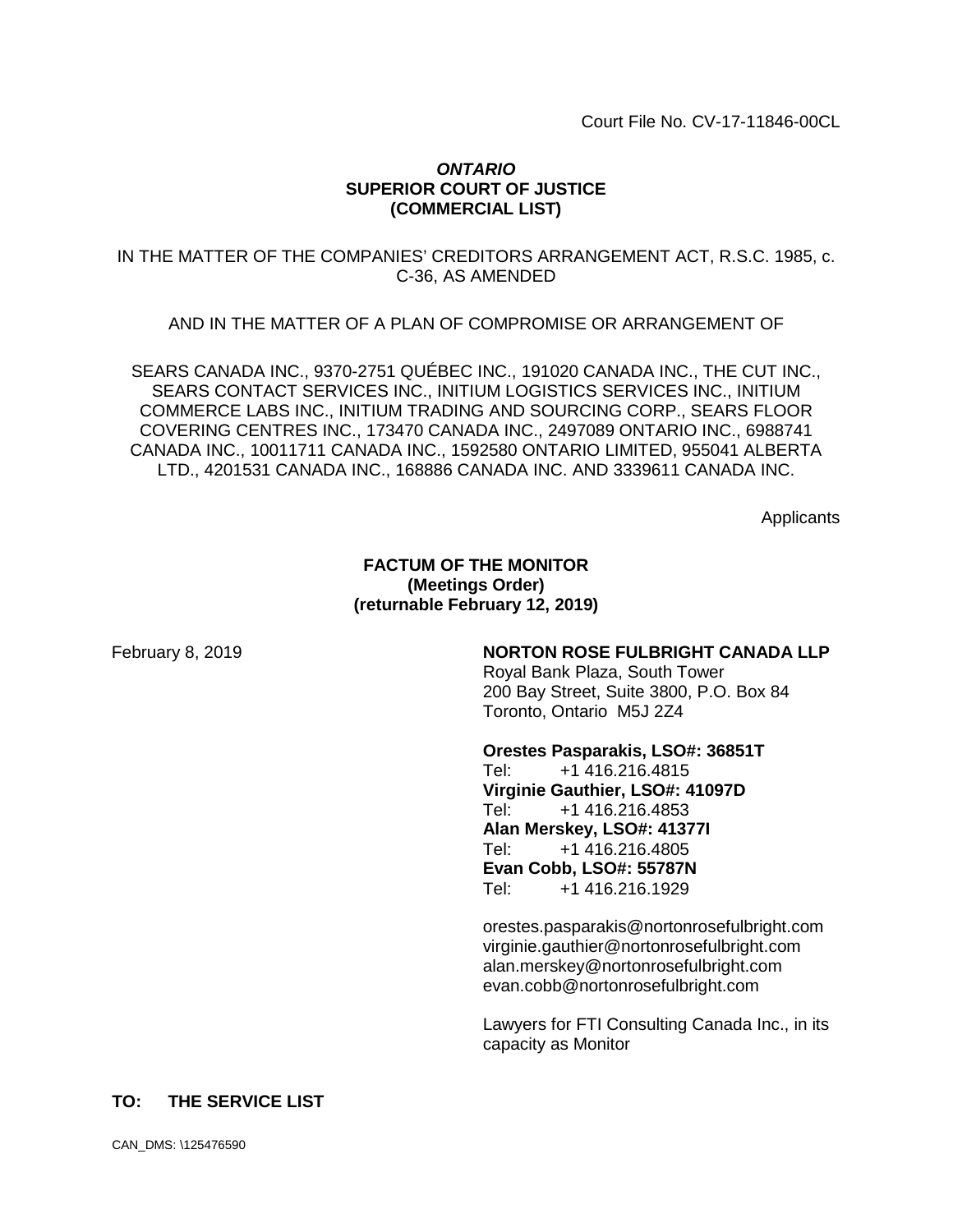# **TABLE OF CONTENTS**

| А.                                                                                   |
|--------------------------------------------------------------------------------------|
| B.                                                                                   |
| The Plan Should Be Accepted For Filing And The Meetings Should Be Authorized<br>A.   |
| The Proposed Partial Substantive Consolidation Of The Sears Canada Entities Is<br>В. |
| C.<br>The Proposed Classification Of Creditors For Voting Purposes Is Appropriate 14 |
| Employee Representative Counsel's And Pension Representative Counsel's Deemed<br>D.  |
|                                                                                      |
| <b>SCHEDULE "A"</b>                                                                  |
| <b>SCHEDULE "B"</b>                                                                  |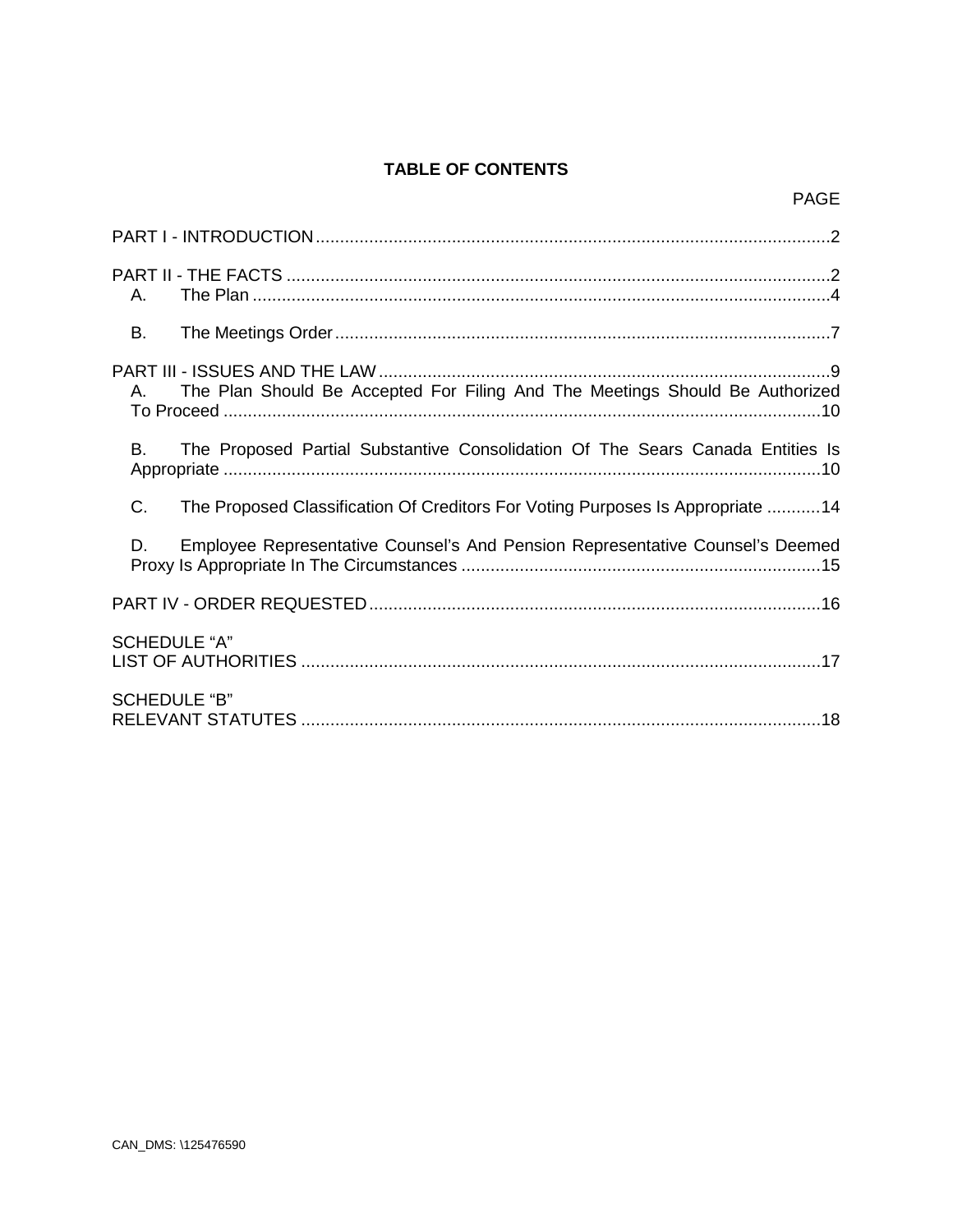### <span id="page-2-0"></span>**PART I - INTRODUCTION**

1 FTI Consulting Canada Inc. in its capacity as the Court-appointed monitor (the "Monitor") in the proceedings of Sears Canada Inc. ("**Sears Canada**") and certain of its affiliates (the "**Sears Canada Entities**") under the Companies' Creditors Arrangement Act, R.S.C. 1985, c. C-36, as amended (the "**CCAA**" and such proceedings, the "**CCAA Proceedings**") requests an order (the "**Meetings Order**") authorizing the Monitor to file a joint plan of compromise and arrangement in respect of the Sears Canada Entities (the "**Plan**") and to convene meetings of Affected Unsecured Creditors (as defined in the Plan) (the "**Meetings**") for the purpose of considering and voting on the Plan.

2 With the exception of the Estate 2013 Dividend Litigation described below, the winddown of the Sears Canada Entities' estates is substantially completed. In order to implement the resolution of certain claims against the Sears Canada Entities, to provide a mechanism to distribute remaining asset value to creditors fairly and efficiently, and to allow creditors to elect to participate in the funding and potential recoveries of the Estate 2013 Dividend Litigation, the Monitor proposes the Plan, a copy of which is included in the Twenty-Ninth Report of the Monitor dated February 6, 20[1](#page-2-2)9.<sup>1</sup>

## <span id="page-2-1"></span>**PART II - THE FACTS**

3 The facts with respect to this motion are further detailed in the Twenty-Ninth Report.<sup>[2](#page-2-3)</sup> All capitalized terms not otherwise defined herein shall have the meaning ascribed to them in the Plan and in the Twenty-Ninth Report.

4 On June 22, 2017, the Sears Canada Entities sought and obtained an initial order (as amended and restated on July 13, 2017, the "**Initial Order**") under the CCAA.[3](#page-2-4)

<span id="page-2-4"></span><span id="page-2-2"></span> <sup>1</sup> Appendix A to the Twenty-Ninth Report of the Monitor dated February 6, 2019 (the "**Twenty-Ninth Report**"), Motion Record of the Monitor ("**Monitor's Record**"), Tab 2A. <sup>2</sup> Twenty-Ninth Report, Monitor's Record, Tab 2.

<span id="page-2-3"></span>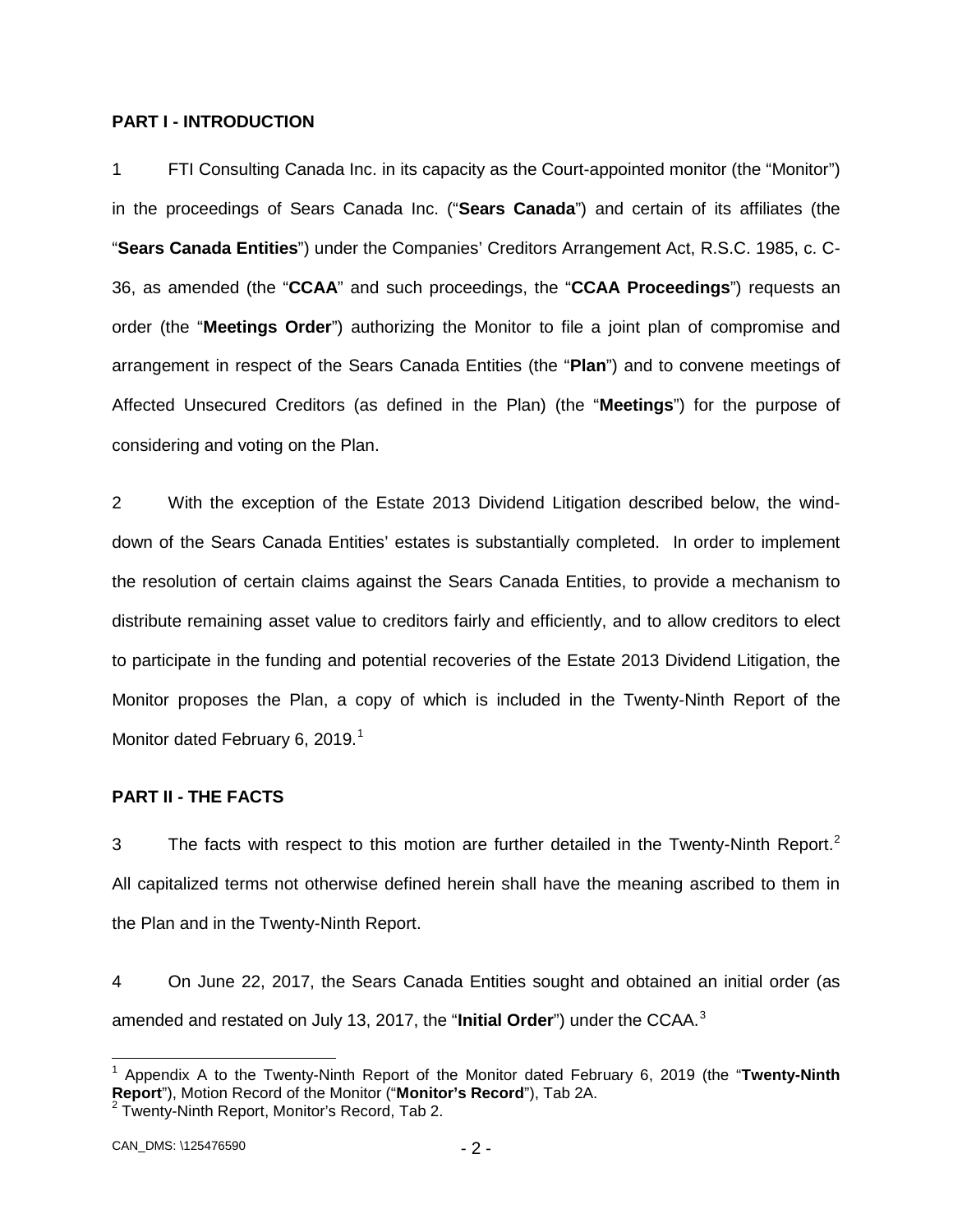- 5 On July 13, 2017, the Court appointed:
	- (a) Koskie Minsky LLP (the "**Pension Representative Counsel**") to act as representative counsel to the non-unionized retirees and non-unionized active and former employees of the Sears Canada Entities with respect to pension and benefit matters; and
	- (b) Ursel Phillips Fellows Hopkinson LLP ("**Employee Representative Counsel**") to act as representative counsel for the non-unionized active and former employees of the Sears Canada Entities.<sup>[4](#page-3-0)</sup>

6 On December 3, 2018, the Court granted an Order, amongst other things, establishing a governance protocol (the "Governance Protocol") pursuant to which the Monitor has taken over supervision of the Sears Canada Entities' participation in the remaining matters to be completed in these proceedings. Amongst other things, the Governance Protocol empowers the Monitor to draft the Plan and bring any motion to the Court in respect thereto.<sup>[5](#page-3-1)</sup>

7 The Sears Canada Entities have closed all of their stores, discontinued their operations and liquidated substantially all of their assets.<sup>[6](#page-3-2)</sup>

8 On December 3, 2018, the Monitor and the Honourable J. Douglas Cunningham, Q.C. as Court-appointed litigation trustee, were authorized by the Court to pursue litigation against certain third parties on behalf of Sears Canada Inc. and its creditors, in connection with the payment of certain dividends (the "**2013 Dividend**") by Sears Canada Inc. to its shareholders in 2013 (the "**Estate 2013 Dividend Litigation**"). The Court also lifted the stay of proceedings in

<span id="page-3-1"></span><span id="page-3-0"></span>

<sup>&</sup>lt;sup>3</sup> Twenty-Ninth Report at para. 1, Monitor's Record, Tab 2, p. 11.<br>
<sup>4</sup> Twenty-Ninth Report at para. 3, Monitor's Record, Tab 2, p. 12.<br>
<sup>5</sup> Schedule "A" to the Governance Protocol Order dated December 3, 2018, Appendix

<span id="page-3-2"></span> $6$  Twenty-Ninth Report, at paras. 17 and 18, Monitor's Record, Tab 2, p. 15.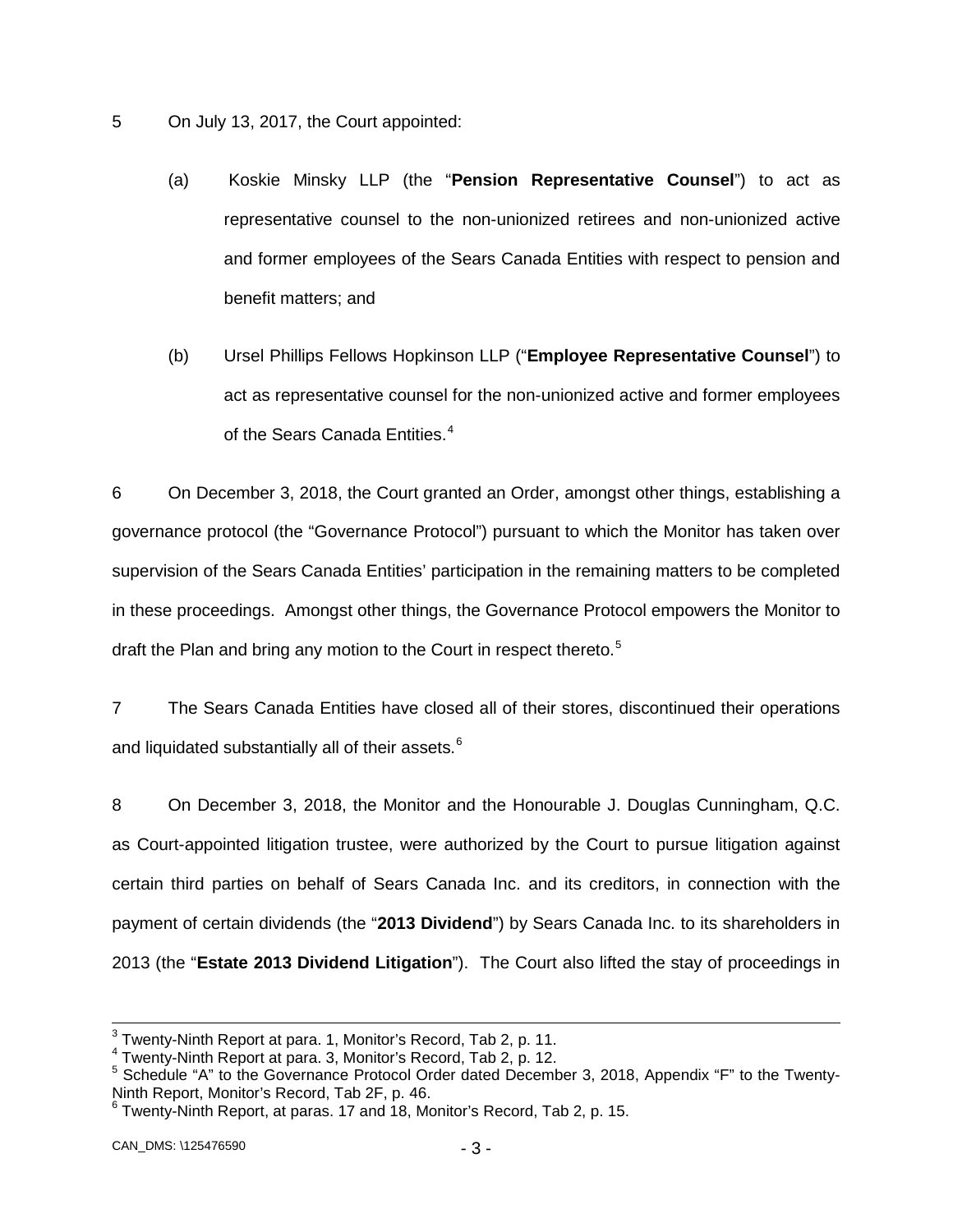the Initial Order to allow the Estate 2013 Dividend Litigation, as well as a claim by the Pension Plan Administrator, and a claim by certain "Sears Hometown" store dealers (collectively, the "**Dealers**"), each also arising from the 2013 Dividend, to be commenced or continued.[7](#page-4-1)

9 On June 13, 2018, a Court-approved mediation process (the "**Mediation**") was initiated to attempt to facilitate a resolution of certain of the most material disputed claims against the Sears Canada Entities.<sup>[8](#page-4-2)</sup>

10 Further to the Mediation, the Monitor reached agreements on the resolution of: (i) a significant class action claim against Sears Canada Inc. by the Dealers, (ii) claims of substantially all landlords, excluding post-filing, environmental claims and D&O Claims, and (iii) the priority and quantum of the claim for the wind-up deficiency under the defined benefit component of the Pension Plan (the "**Pension Resolution**"). The terms of these various settlements are reflected in the Plan.<sup>[9](#page-4-3)</sup>

11 In order to distribute recoveries to creditors of the Sears Canada Entities in accordance with their legal entitlements, the Monitor has developed the Plan, which is now proposed on behalf of the Sears Canada Entities.

### <span id="page-4-0"></span>**A. The Plan**

12 The purpose of the Plan is to, among other things:

(a) implement a distribution of the Sears Canada Entities' remaining funds to their creditors in accordance with such creditors' legal entitlements;

<span id="page-4-3"></span>

<span id="page-4-2"></span><span id="page-4-1"></span><sup>&</sup>lt;sup>7</sup> Twenty-Ninth Report at para. 13, Monitor's Record, Tab 2, p. 14.<br><sup>8</sup> Twenty-Ninth Report, at para. 8, Monitor's Record, Tab 2, p. 13.<br><sup>9</sup> Twenty-Ninth Report, at paras. 9 -12, Monitor's Record, Tab 2, p. 13.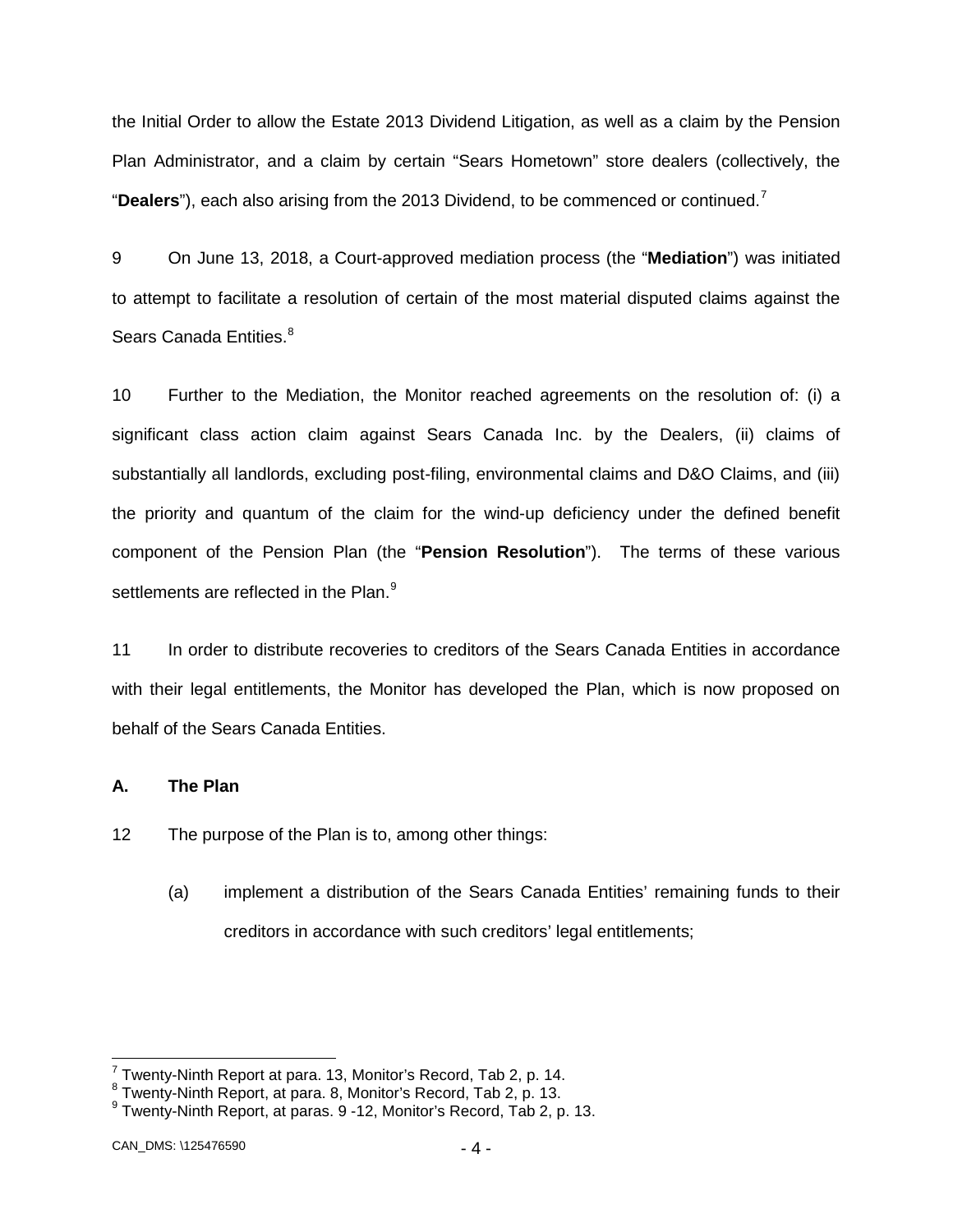- (b) provide a mechanism for the Estate 2013 Dividend Litigation to proceed for the benefit of the unsecured creditors of Sears Canada who have not opted out of sharing the costs of and the benefit of any recoveries from such claims; and
- (c) implement the terms of the settlements agreed to pursuant to the Mediation.<sup>[10](#page-5-0)</sup>

13 For the purposes of voting on the Plan and receiving a distribution thereunder, the Plan provides for two classes of Affected Unsecured Creditors (each an "**Unsecured Creditor Class**" and together the "**Unsecured Creditor Classes**"), which are:

- (a) the **Sears Creditor Class**, being all Affected Unsecured Creditors of any of the Sears Canada Entities other than 9370-2751 Québec Inc. ("**Former Corbeil**"), 191020 Canada Inc. ("**Former SLH**") and 168886 Canada Inc. ("**168886**") (collectively, the "**Sears Parties**"); and
- (b) the SLH Creditor Class, being all Affected Unsecured Creditors of Former SLH and 168886 (collectively, the "**SLH Parties**").<sup>[11](#page-5-1)</sup>

14 With respect to Former Corbeil, as its creditors will be fully repaid under the Plan from its assets, they will not be entitled to vote on or approve the Plan.<sup>[12](#page-5-2)</sup>

15 Under the Plan, members of the Sears Creditor Class would be paid out of the assets of the Sears Parties, who would be partially substantively consolidated under the Plan, while the members of the SLH Creditor Class would be paid out of the assets of the SLH Parties, who would be similarly substantively consolidated.<sup>[13](#page-5-3)</sup>

<span id="page-5-0"></span><sup>&</sup>lt;sup>10</sup> Twenty-Ninth Report at para. 31, Monitor's Record, Tab 2, p. 18.<br><sup>11</sup> Twenty-Ninth Report at para. 33, Monitor's Record, Tab 2, pp. 18-19.

<span id="page-5-2"></span><span id="page-5-1"></span> $12$  Twenty-Ninth Report at para. 35, Monitor's Record, Tab 2, p. 19.  $13$  Twenty-Ninth Report at para. 34, Monitor's Record, Tab 2, p. 19.

<span id="page-5-3"></span>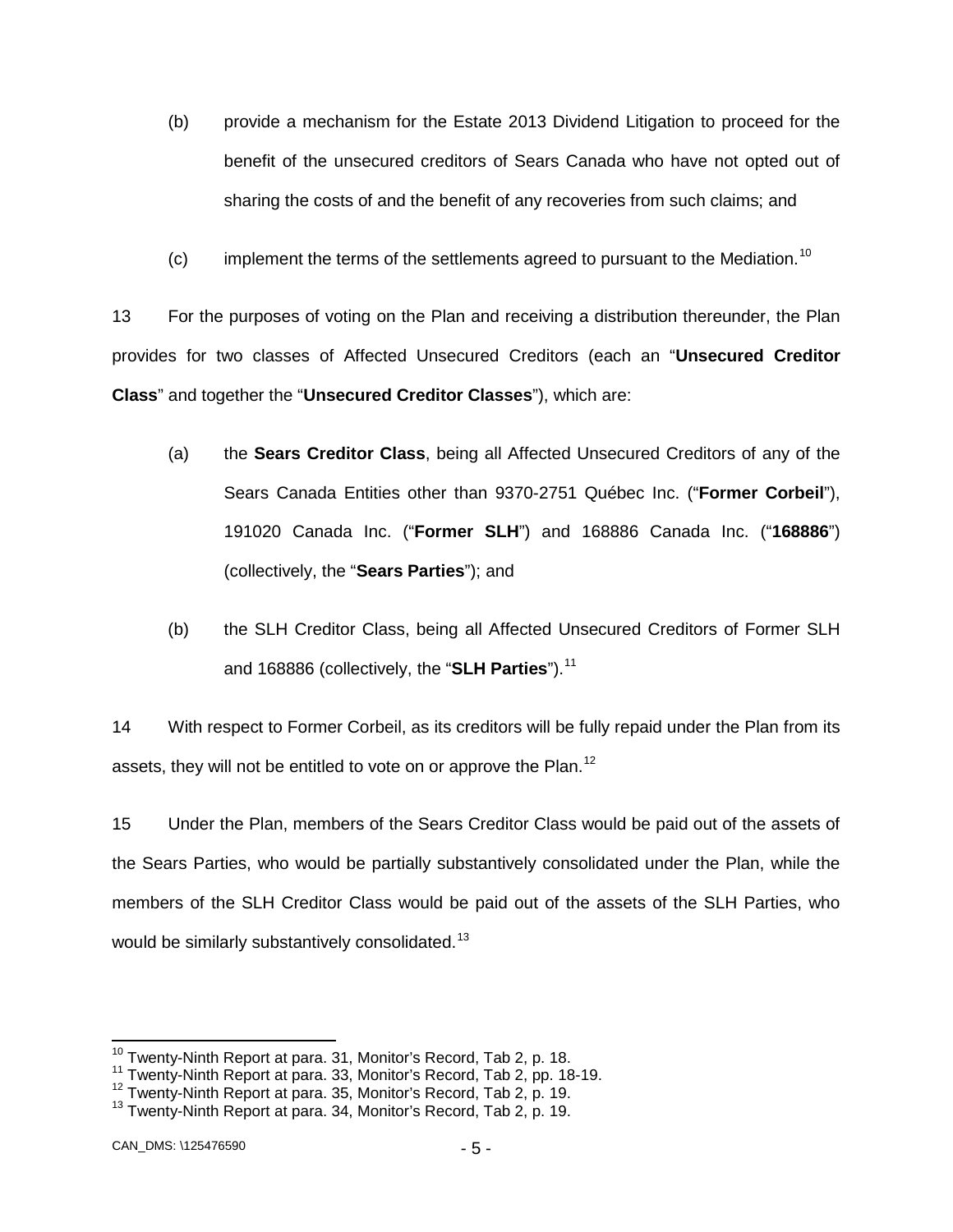16 Each of the Sears Parties, other than Sears Canada, is a subsidiary of Sears Canada and has no material assets or creditors of its own other than intercompany receivables and claims. The substantive consolidation of these parties will not have any material impact on the recoveries of third party creditors of Sears Canada, relative to the recoveries that would be obtained on a stand-alone basis for each of these entities.<sup>[14](#page-6-0)</sup>

17 Former SLH is a wholly-owned subsidiary of Sears Canada which carried on a standalone transportation and logistics business that was sold during these CCAA Proceedings. 168886 is a wholly-owned subsidiary of Former SLH that employed individuals to provide services to the business of Former SLH and did not have business operations independent of Former SLH. The substantive consolidation of these entities has the effect of increasing the pool of claims against the assets of Former SLH as 168886 has substantial claims against it that arise primarily from employees, but no material assets.<sup>[15](#page-6-1)</sup>

18 As indicated above, while Former Corbeil is a party to the Plan, the creditors of Former Corbeil will be fully repaid from the assets of Former Corbeil under the Plan and any residual assets of Former Corbeil will be distributed to Sears Canada, as the sole shareholder of Former Corbeil.<sup>[16](#page-6-2)</sup>

19 The estimated recoveries to unsecured creditors of the SLH Parties and Former Corbeil are substantially higher than the estimated recoveries to unsecured creditors of the Sears Parties. If the Sears Canada Entities were all treated as one substantially consolidated debtor group, the result would be substantially lower recoveries for unsecured creditors of Former

<span id="page-6-0"></span><sup>&</sup>lt;sup>14</sup> Twenty-Ninth Report at para. 36, Monitor's Record, Tab 2, p. 19.<br><sup>15</sup> Twenty-Ninth Report at para. 37, Monitor's Record, Tab 2, pp. 19-20.

<span id="page-6-2"></span><span id="page-6-1"></span><sup>16</sup> Twenty-Ninth Report at para. 41, Monitor's Record, Tab 2, pp. 21-22.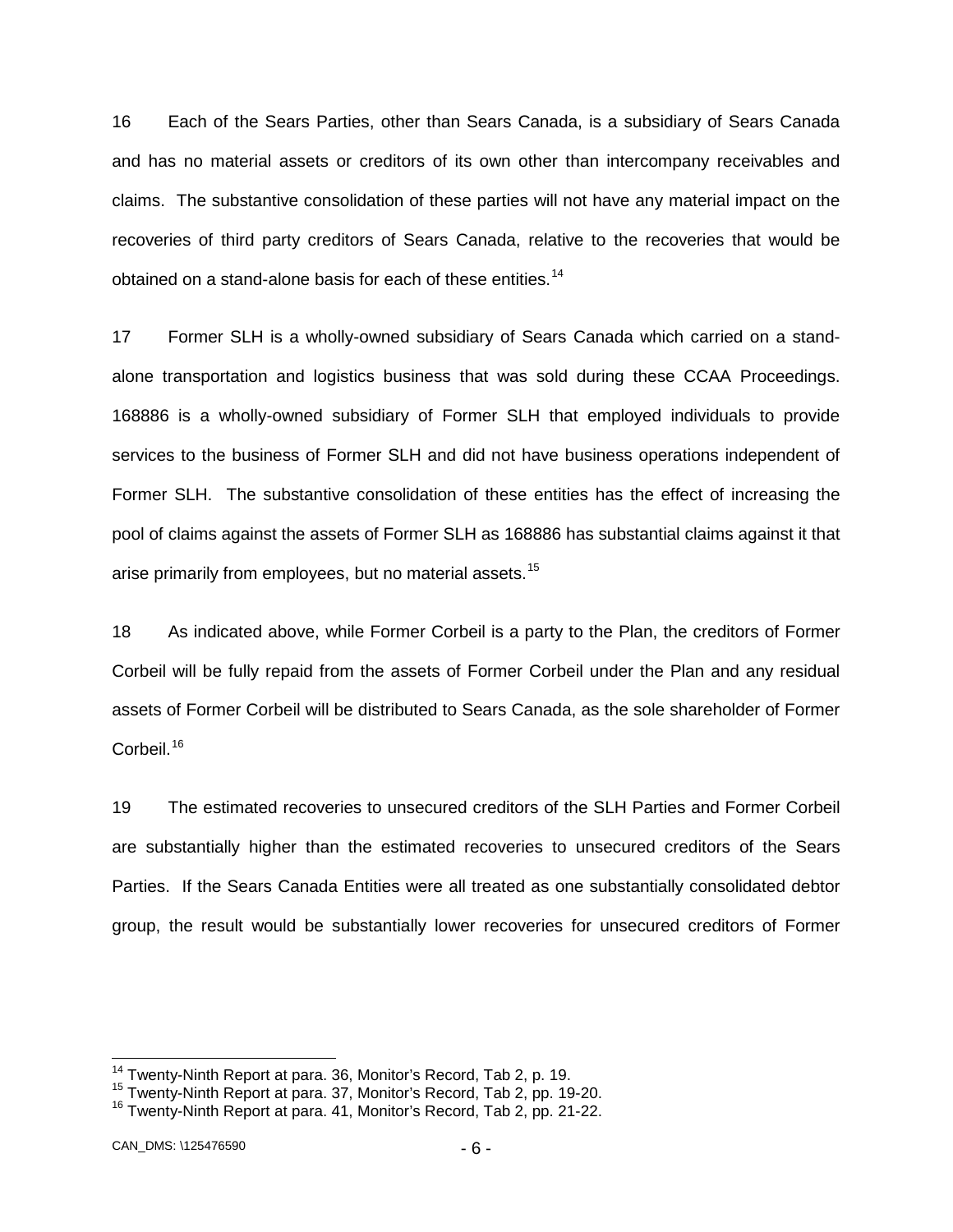Corbeil and the SLH Parties, with only modest increases to the estimated recoveries for unsecured creditors of Sears Canada.<sup>[17](#page-7-1)</sup>

20 Under the Plan, any recoveries from the Estate 2013 Dividend Litigation would be available on a pro rata basis to Affected Unsecured Creditors of the Sears Parties who do not opt out of participation in the funding and potential benefits of the litigation.<sup>[18](#page-7-2)</sup>

21 In accordance with the Pension Resolution, the Plan is subject to a condition that it must be implemented on or before April 30, 2019 or such later date as agreed by the Pension Parties and the Monitor.<sup>[19](#page-7-3)</sup>

### <span id="page-7-0"></span>**B. The Meetings Order**

22 The proposed Meetings Order provides for voting on the Plan by the Unsecured Creditor Classes at meetings of each class to be held on March 28, 2019 (each a "**Meeting**") in Toronto. Each of the two Unsecured Creditor Classes will vote separately at the meeting.<sup>[20](#page-7-4)</sup>

23 Affected Unsecured Creditors holding Voting Claims or Unresolved Voting Claims (collectively, "**Eligible Voting Claims**") (or such Affected Unsecured Creditors' proxy holders) will be allowed to vote on the Plan. However, the votes of Affected Unsecured Creditors holding Unresolved Voting Claims will be separately tabulated and reported to the Court, provided that the vote cast in respect of any Unresolved Voting Claim shall not be considered for Plan approval purposes unless and until it is finally determined to be a Proven Claim. $^{21}$ 

<span id="page-7-3"></span>

<span id="page-7-5"></span><span id="page-7-4"></span>

<span id="page-7-2"></span><span id="page-7-1"></span><sup>&</sup>lt;sup>17</sup> Twenty-Ninth Report at para. 44, Monitor's Record, Tab 2, p. 22.<br><sup>18</sup> Twenty-Ninth Report at para. 49, Monitor's Record, Tab 2, p. 24..<br><sup>19</sup> Twenty-Ninth Report at para. 65(e), Monitor's Record, Tab 2, p. 29.<br><sup>20</sup> Tw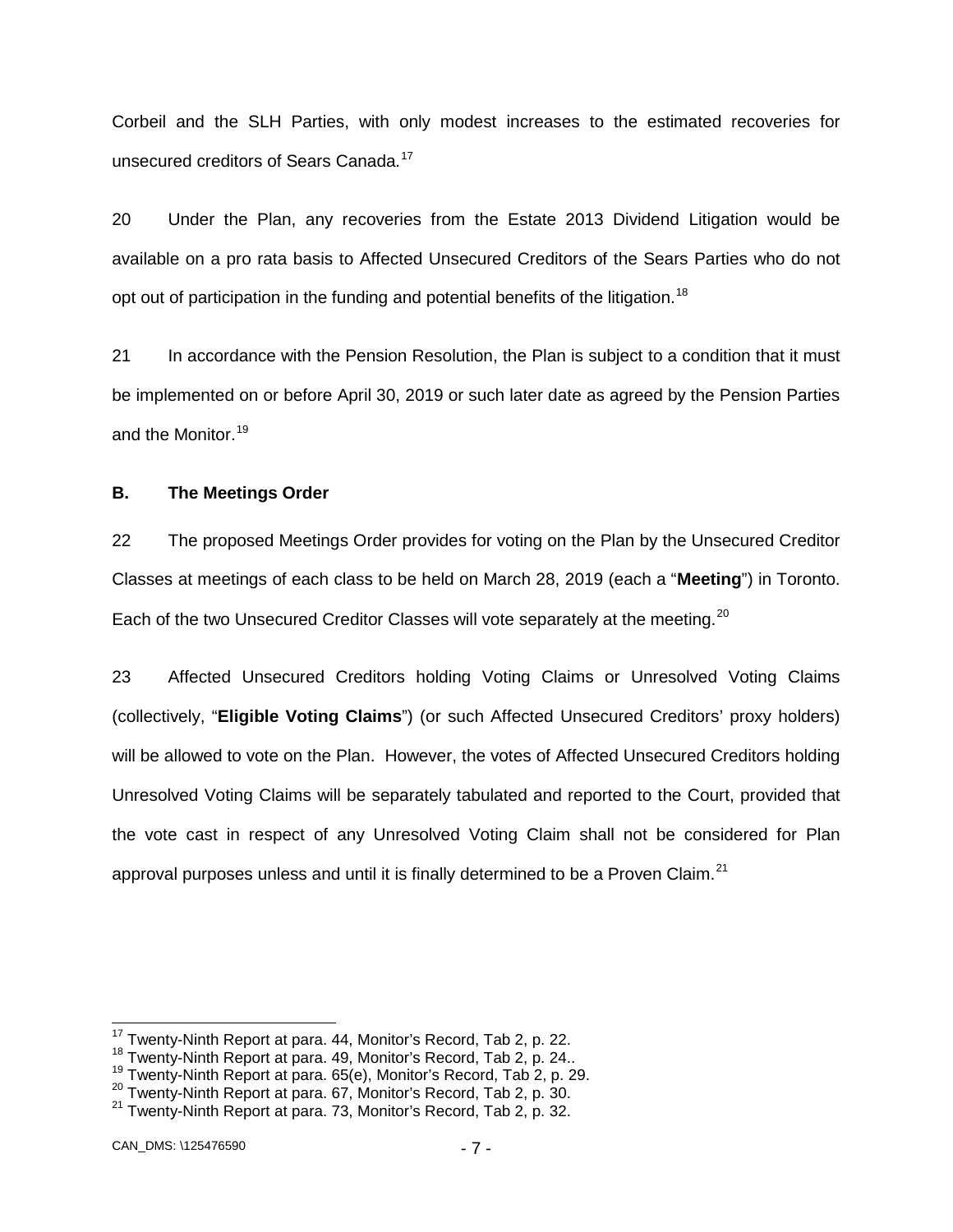24 The Meetings Order provides notification procedures for the Meetings that ensure notice is broadly circulated while reasonably limiting administrative costs in view of the number of creditors included in these proceedings and anticipated recoveries. In particular:

- (a) the Meetings are proposed to be scheduled for March 28, 2019, being more than six weeks after the date of the Monitor's motion for the Meetings Order; $^{22}$  $^{22}$  $^{22}$
- (b) the Monitor has prepared a comprehensive information package to be delivered to Affected Unsecured Creditors, other than those Affected Unsecured Creditors below specified dollar thresholds, those Affected Unsecured Creditors who hold warranty claims, or those Affected Unsecured Creditors who are represented by either Employee Representative Counsel or Pension Representative Counsel; $^{23}$  $^{23}$  $^{23}$
- (c) the Monitor will work with Employee Representative Counsel and Pension Representative Counsel to ensure reasonable notice of the Meetings and the Plan is provided to those individuals they represent;  $24$
- (d) as is customary, the Monitor will cause notice of the Meetings to be placed in The Globe and Mail and La Presse for at least two business days:<sup>[25](#page-8-3)</sup> and
- (e) the Monitor will post all materials in respect of the Meetings on the Monitor's case website.<sup>[26](#page-8-4)</sup>
- 25 In respect of the Eligible Voting Claims of ERC Employees and PRC Retirees:

<span id="page-8-1"></span><span id="page-8-0"></span><sup>&</sup>lt;sup>22</sup> Twenty-Ninth Report, at para. 67, Monitor's Record, Tab 2, p. 30.<br><sup>23</sup> Twenty-Ninth Report, at para. 68(c), Monitor's Record, Tab 2, p. 30-31.<br><sup>24</sup> Twenty-Ninth Report, at para. 68(a) to (b), Monitor's Record, Tab 2,

<span id="page-8-4"></span><span id="page-8-3"></span><span id="page-8-2"></span><sup>25</sup> Twenty-Ninth Report, at para. 68(e), Monitor's Record, Tab 2, p. 31. <sup>26</sup> Twenty-Ninth Report, at para. 68(d), Monitor's Record, Tab 2, p. 31.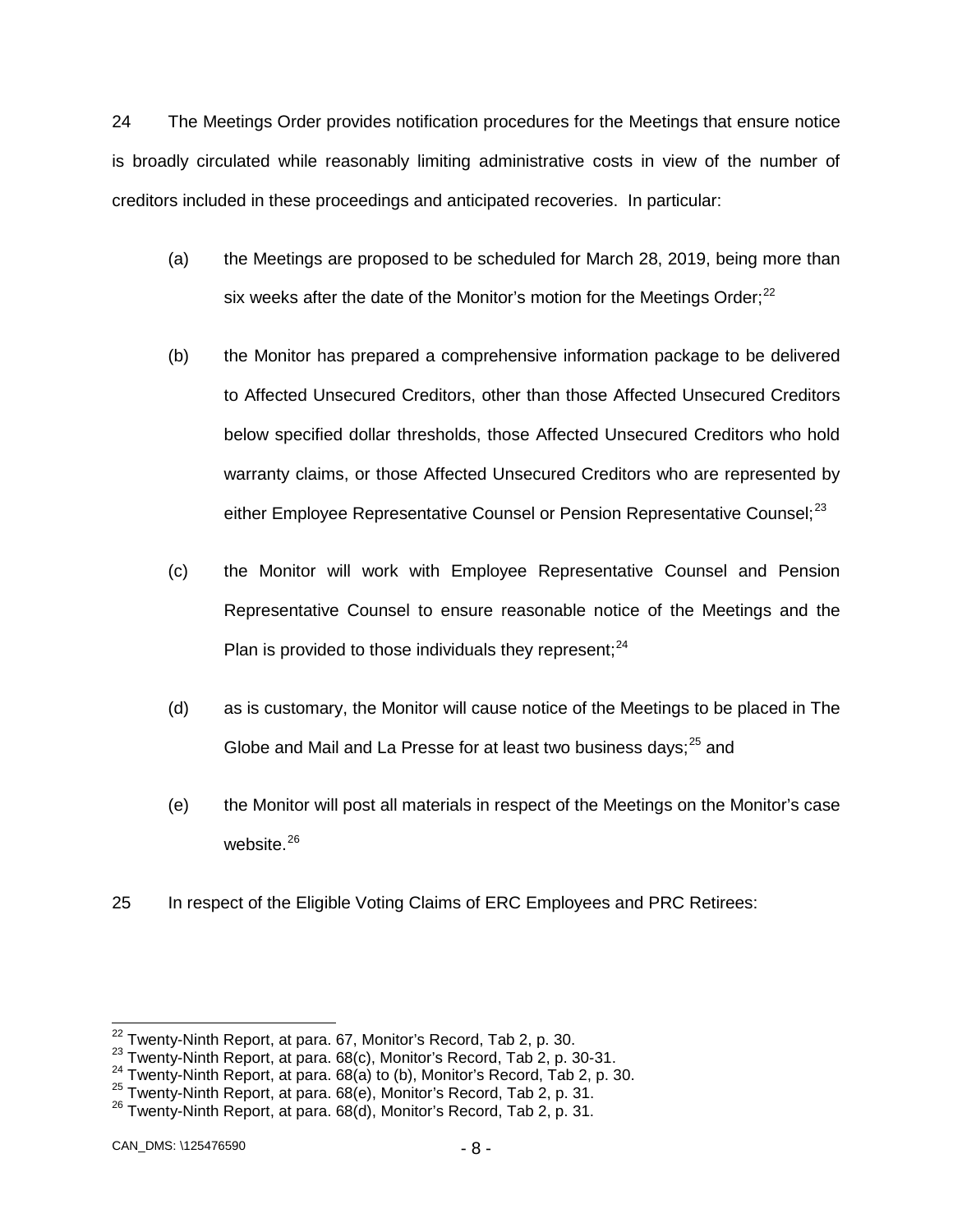- (a) Employee Representative Counsel shall be deemed to be a proxyholder in respect of each Eligible Voting Claim of ERC Employees in connection with their Employee Claims; and
- (b) Pension Representative Counsel shall be deemed to be a proxy holder in respect of each Eligible Voting Claim of PRC Retirees (other than in connection with any Employee Claims or the Pension Claims in respect of the wind-up deficiency of the Pension Plan) $27$ .

26 Only the Pension Plan Administrator or its designated proxy holder may vote the Pension Claims in respect of the wind-up deficiency of the Pension Plan.<sup>[28](#page-9-2)</sup>

27 If the Plan is approved at the Meetings by the required majorities in each Unsecured Creditor Class, the Monitor is also seeking authorization to proceed with a motion for an order sanctioning the Plan on April 3, 2019, which would allow the Plan, if sanctioned, to be implemented within the timelines required under the Pension Resolution.<sup>[29](#page-9-3)</sup>

### <span id="page-9-0"></span>**PART III - ISSUES AND THE LAW**

28 The Monitor submits that the issues to be considered on this motion are whether:

- (a) the Plan should be accepted for filing and the Meetings should be authorized to proceed;
- (b) the proposed substantive consolidation of the Sears Parties and the SLH Parties is appropriate;
- (c) the proposed classification of Affected Unsecured Creditors is appropriate; and

<span id="page-9-3"></span><span id="page-9-2"></span><span id="page-9-1"></span><sup>&</sup>lt;sup>27</sup> Twenty-Ninth Report, at para. 74, Monitor's Record, Tab 2, p. 32.<br><sup>28</sup> Twenty-Ninth Report, at para. 75, Monitor's Record, Tab 2, p. 32.. <sup>29</sup> Twenty-Ninth Report, at para. 77, Monitor's Record, Tab 2, p. 32..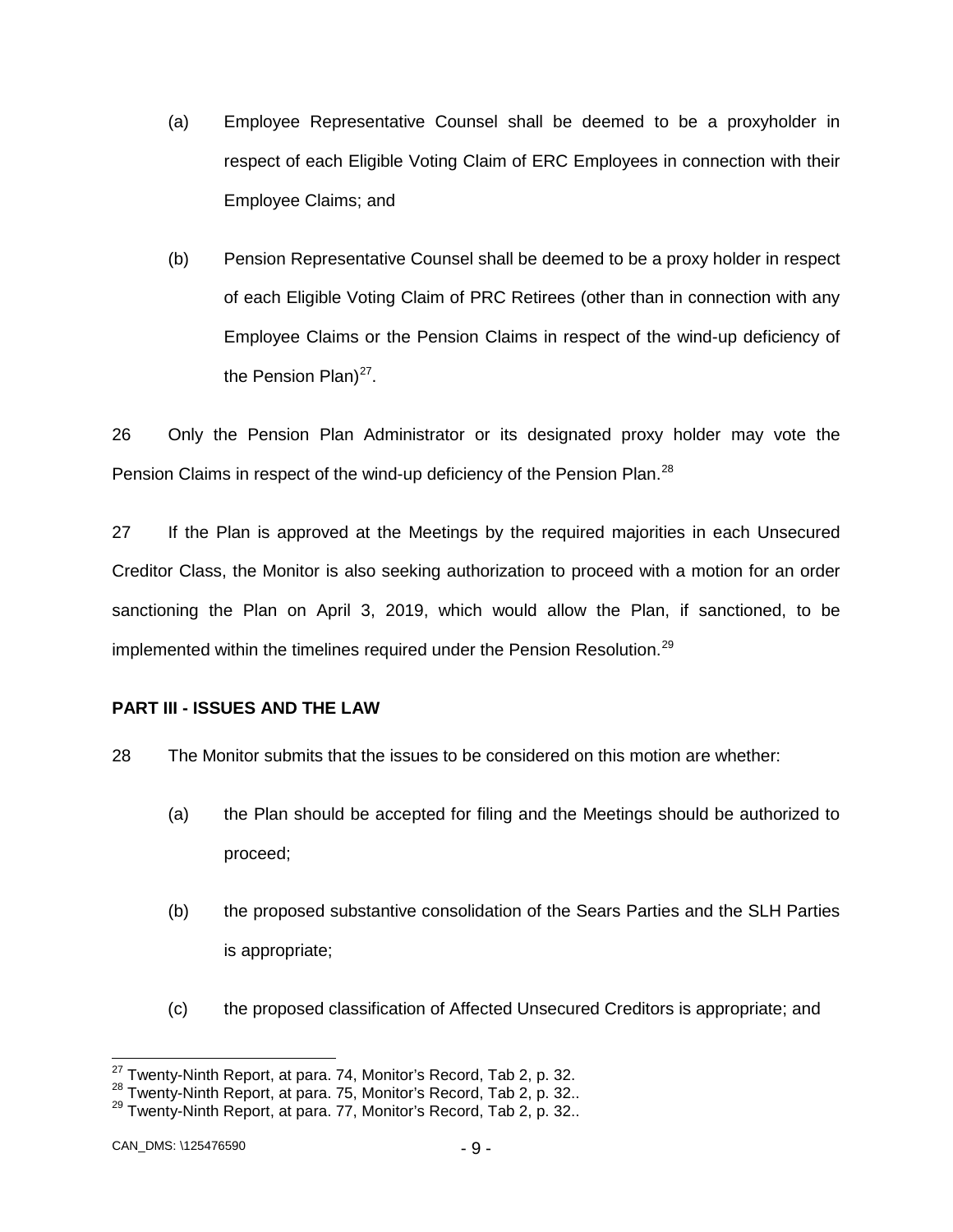(d) Pension Representative Counsel and Employee Representative Counsel should be deemed to be proxy holders at the Meetings for the clients they represent.

# <span id="page-10-0"></span>**A. THE PLAN SHOULD BE ACCEPTED FOR FILING AND THE MEETINGS SHOULD BE AUTHORIZED TO PROCEED**

29 The CCAA provides that the Court may order a meeting of creditors, or class of creditors, to vote on a compromise or an arrangement.<sup>[30](#page-10-2)</sup>

30 Courts are not required to address the fairness and reasonableness of the Plan at this stage. These issues are to be considered at the Sanction Hearing, if the Plan is approved by the required majorities of creditors at the Meetings.<sup>[31](#page-10-3)</sup>

31 The Monitor submits that stakeholders should be provided with an opportunity to consider and vote upon the proposed Plan to move these proceedings toward conclusion. The filing of the Plan creates an opportunity to efficiently resolve the remaining matters in these proceedings and creates no apparent prejudice to any Affected Unsecured Creditors.

32 The Plan does not contain any provisions that would render it incapable of being approved by creditors and implemented, if approved by the Court.

33 The provisions of the Meetings Order governing the noticing, calling and conduct of the meetings are reasonable and appropriate in the circumstances.

# <span id="page-10-1"></span>**B. THE PROPOSED PARTIAL SUBSTANTIVE CONSOLIDATION OF THE SEARS CANADA ENTITIES IS APPROPRIATE**

34 The CCAA is intended to be interpreted liberally, as remedial legislation that is purposely flexible to adapt to the unique attributes of specific cases. $32$ 

<span id="page-10-2"></span> <sup>30</sup> *CCAA*, s. 4.

<span id="page-10-3"></span><sup>31</sup> *ScoZinc Ltd.,Re*, 2009 NSSC 163, at paras. 4 to 7, Book of Authorities of the Monitor ("**Monitor's Authorities**"),Tab 1; *Jaguar Mining Inc., Re*, 2014 ONSC 494, at para. 48, Monitor's Authorities, Tab 2; *Arrangement relatif à Bloom Lake*, 2018 QCCS 1657 [*Bloom Lake*] at para 19, Monitor's Authorities, Tab 3.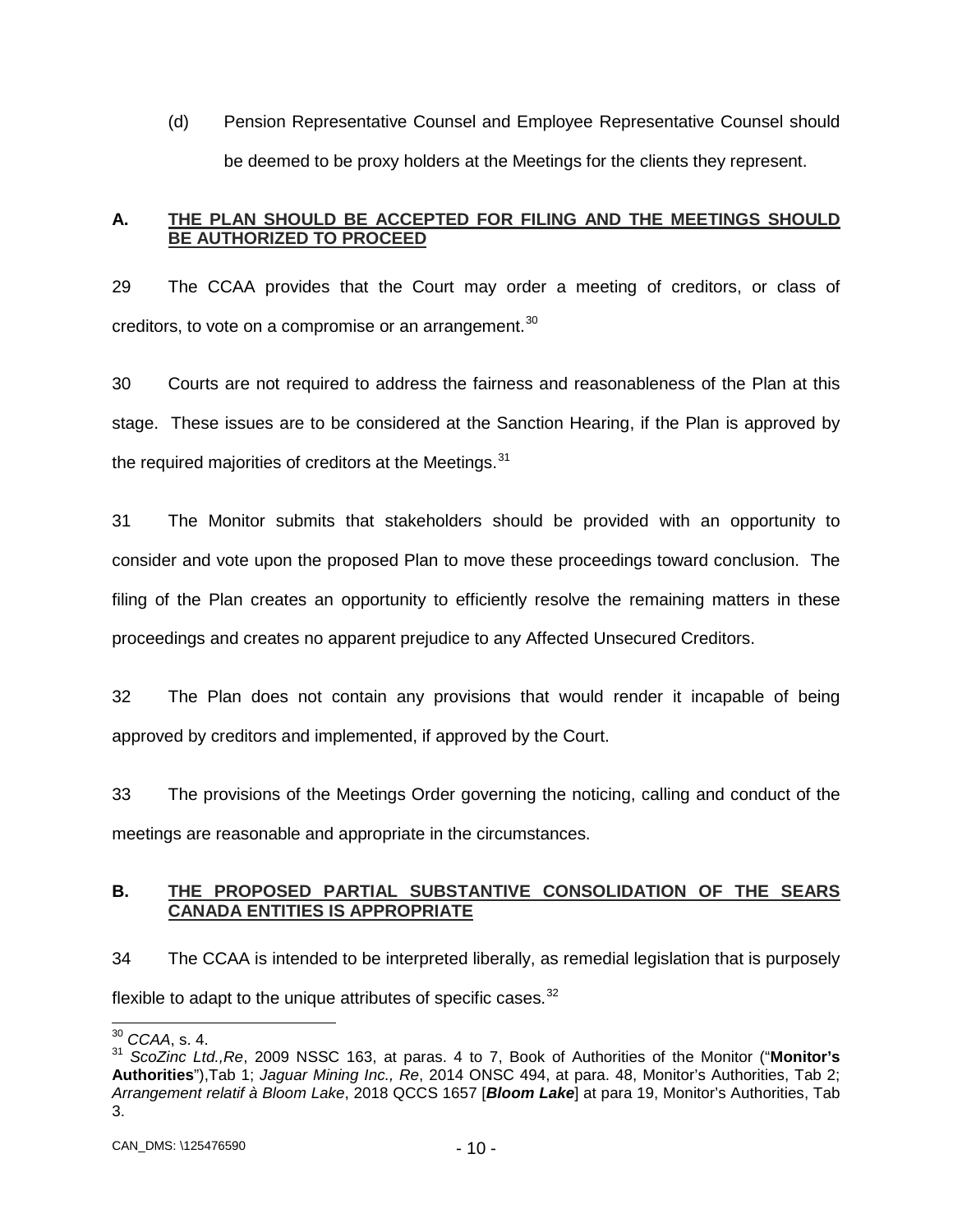35 Where Courts have seen fit to grant an order consolidating the assets and liabilities of multiple debtor companies under the CCAA, they have relied upon their equitable jurisdiction and discretionary power under the CCAA.<sup>[33](#page-11-0)</sup>

36 The Monitor submits that the principal objective when reviewing a request to substantively consolidate debtor companies should be a balancing of economic benefits and prejudice to creditors resulting from the proposed consolidation.<sup>[34](#page-11-1)</sup>

37 Courts have considered the following factors when reviewing requests for substantive consolidation:

- (a) difficulty in segregating assets;
- (b) presence of consolidated financial statements;
- (c) profitability of consolidation at a single location;
- (d) comingling of assets and business functions;
- (e) unity of interest in ownership;
- (f) existence of intercorporate loan guarantees; and
- (g) transfer of assets without observing corporate formalities.  $35$

38 This Court has stated that "substantive consolidation is an equitable remedy" with the primary purpose of ensuring the equitable treatment of all creditors.<sup>[36](#page-11-1)</sup> This Court framed the general principles of the substantive consolidation analysis as follows:

<span id="page-11-0"></span><sup>&</sup>lt;sup>32</sup> U.S. Steel Canada Inc. (Re), 2016 ONCA 662, at para. 43, Monitor's Authorities, Tab 4.<br><sup>33</sup> Nortel Networks Corp., Re., 2015 ONSC 2987 [**Nortel]**, at para. 216, Monitor's Authorities, Tab 6.<br><sup>34</sup> Nortel, at para. 217

<span id="page-11-2"></span><span id="page-11-1"></span>at para. 221, Monitor's Authorities, Tab 5.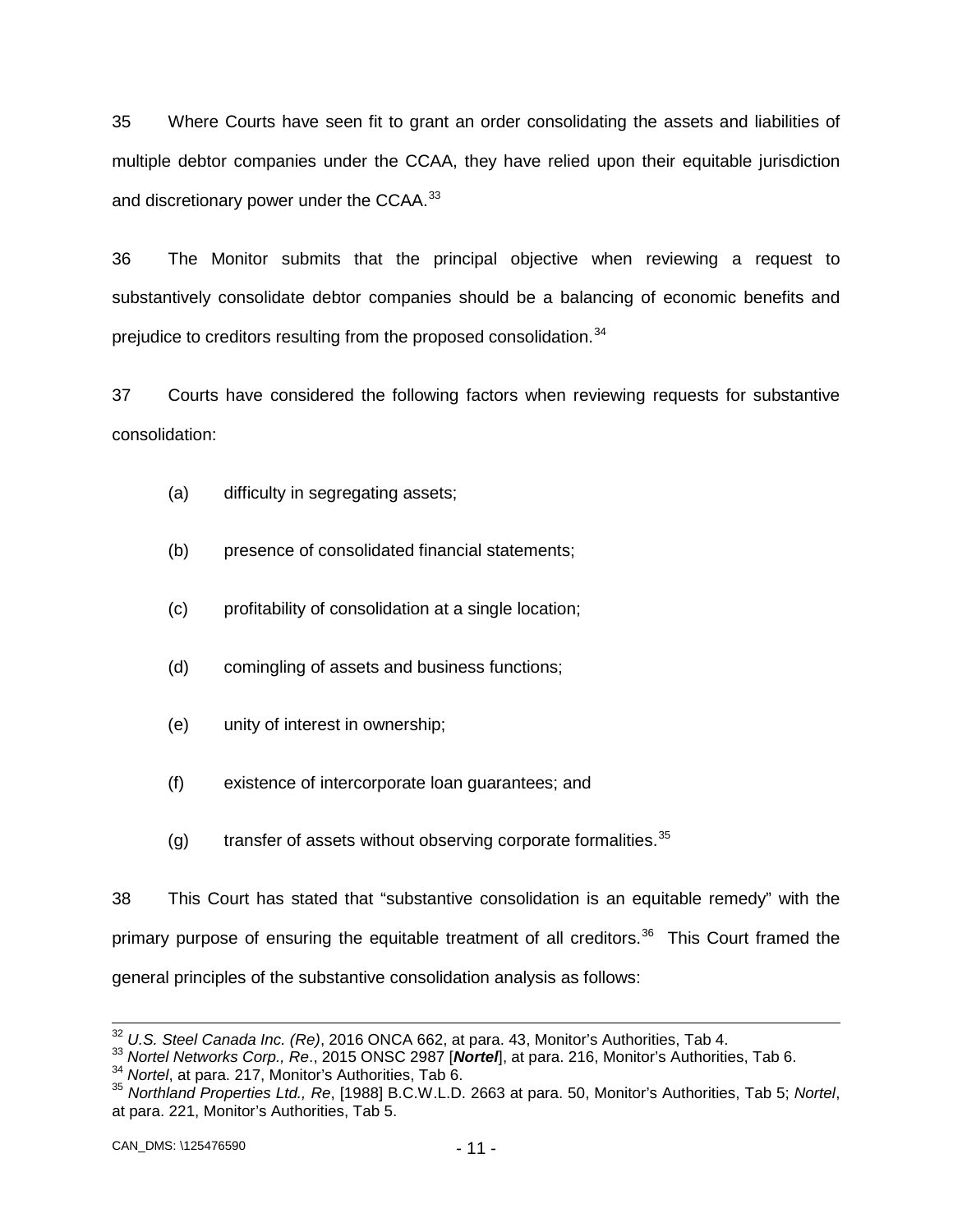- (a) are the factors listed above present, such as the intertwining of corporate functions and other commonalities across the group?
- (b) do the benefits of consolidation outweigh the prejudice to particular creditors?
- (c) is consolidation fair and reasonable in the circumstances? $37$

39 All of the Sears Parties functioned to support the business of Sears Canada and carried on business functions that allowed Sears Canada to operate and manage the retail business for the group as a whole. Through Sears Canada, there was a unity of interest in the ownership of these entities and the individual functions of these entities could not be easily segregated.

40 Former SLH carried on a stand-alone transportation and logistics business that was sold during these CCAA Proceedings. 168886 is a wholly-owned subsidiary of Former SLH that employed individuals to provide services to the business of Former SLH and did not have business operations independent of Former SLH. 168886 existed solely to support the business of Former SLH, and incurred costs doing so. Through Former SLH's ownership of 168886, there was a unity of interests in ownership of the SLH Parties. There was also a commingling of business functions between these entities, with the profit centre being Former SLH.

41 The benefits of consolidation outweigh the prejudice to particular creditors with respect to the consolidation of the Sears Parties and of the SLH Parties. Among other things:

(a) the substantive consolidation of the Sears Parties will not have any material impact on the recoveries of creditors of Sears Canada, relative to the recoveries that would have been obtained on a stand-alone basis for each of these entities;

 <sup>36</sup> *Redstone Investment Corp. (Receiver of), Re*, 2016 ONSC 4453 [*Redstone*] at para. 89, Monitor's Authorities, Tab 7.

<span id="page-12-0"></span><sup>37</sup> *Redstone* at para. 78, Monitor's Authorities Tab 7.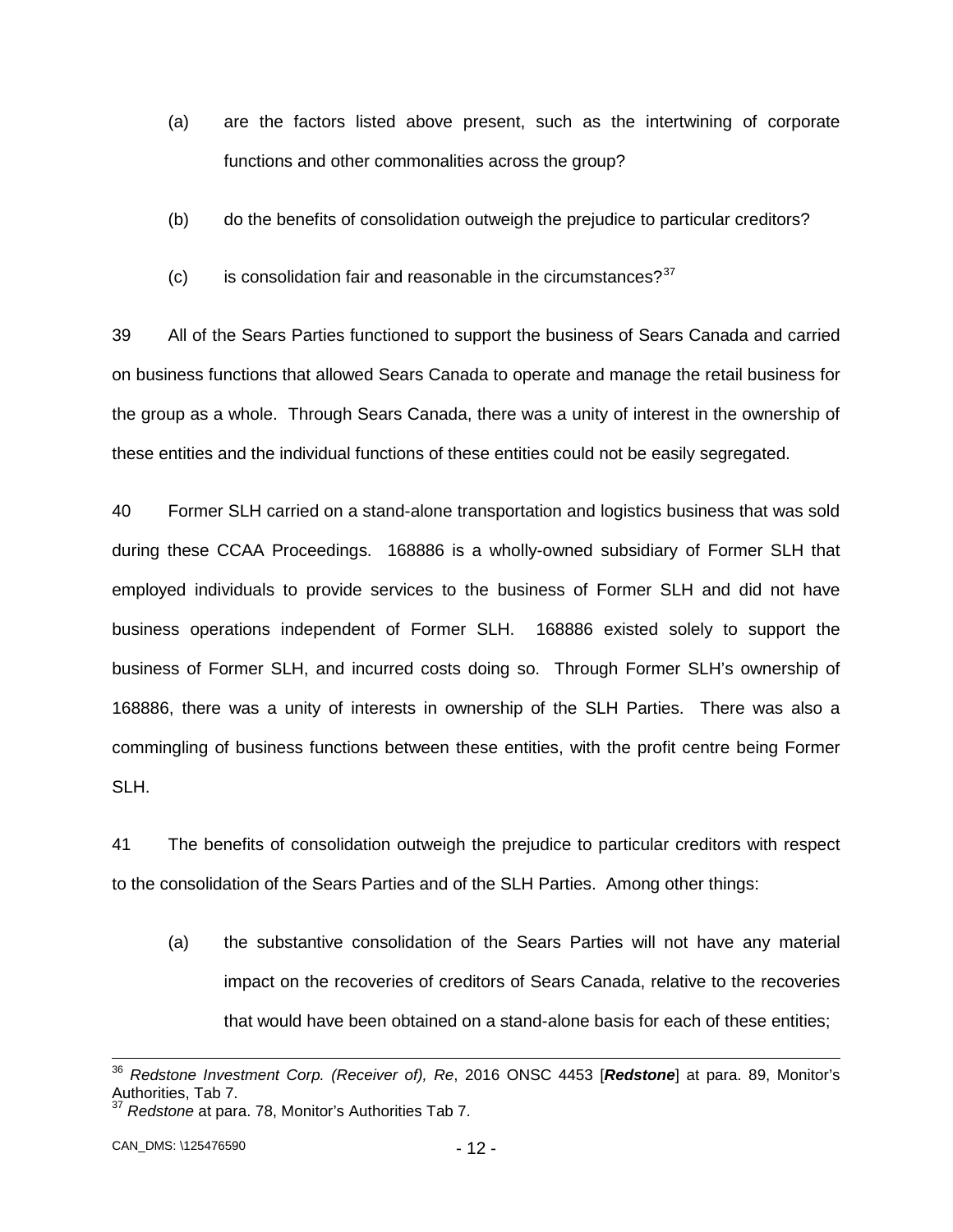- (b) the substantive consolidation of the SLH Parties has the effect of increasing the pool of claims against the assets of Former SLH as 168886 has substantial claims against it that arise primarily from employees, but no assets. The Monitor believes this outcome is justified in view of the fact that Former SLH had the benefit of the employees of 168886 during its operation and the two entities operated in a highly integrated manner; and
- (c) the proposed partial substantial consolidation significantly increases the overall projected recoveries for the SLH Parties and Former Corbeil while only slightly decreasing recoveries for the Sears Parties in comparison to a full substantial consolidation of the Sears Canada Entities. In the Monitor's view, there are not factors present that would justify a full substantive consolidation of all Sears Canada Entities.

42 In the Monitor's view, the consolidation structure as proposed under the Plan is fair and reasonable in the circumstances. It recognizes that the Sears Parties all ultimately functioned to support the Sears Canada business and their respective creditors should share in its value to the extent there are any claims against such entities, which are minimal. Similarly, it recognizes that 168886 existed to support the business of Former SLH and its creditors should share in the value of that business. Finally, the proposed structure recognizes that Former SLH and Former Corbeil carried on businesses that were independent from Sears Canada, had substantially separate and unrelated creditor pools, and should provide recoveries to those separate creditor pools that reflect the value of the respective businesses of Former Corbeil and Former SLH, each on a stand-alone basis.

43 For the reasons above, the Monitor believes that the substantive consolidation proposed under the Plan is just and equitable.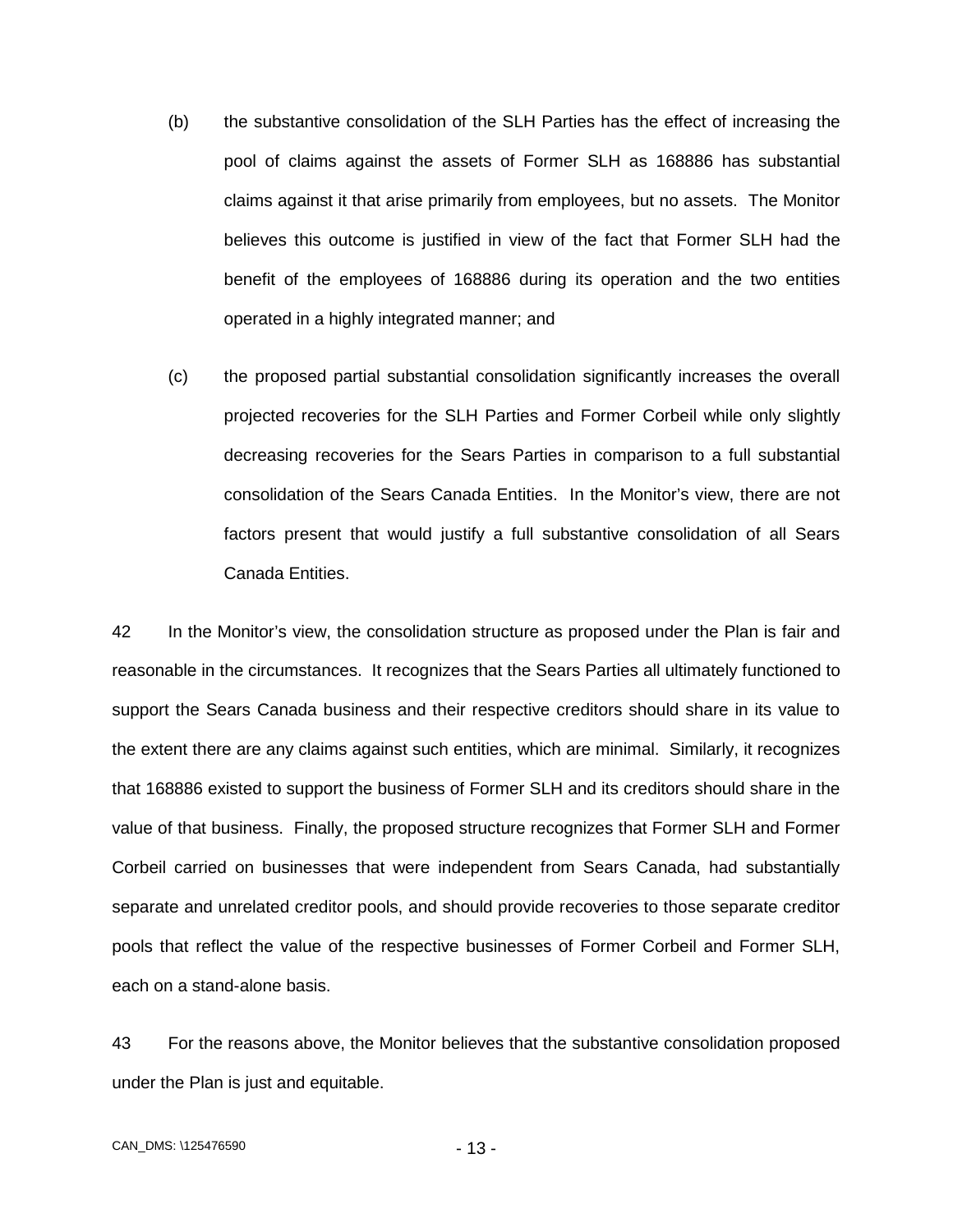# <span id="page-14-0"></span>**C. THE PROPOSED CLASSIFICATION OF CREDITORS FOR VOTING PURPOSES IS APPROPRIATE**

44 The Monitor request approval of the classification of Affected Creditors as set out in the

Plan.

45 Section 22(1) of the *CCAA* provides that:

A debtor company may divide its creditors into classes for the purpose of a meeting to be held under section 4 or 5 in respect of a compromise or arrangement relating to the company and, if it does so, it is to apply to the court for approval of the division before the meeting is held.

46 Section 22(2) of the *CCAA* further provides that, for the purposes of Section 22(1),

creditors with a "commonality of interest" may be included in the same class.

47 The factors to be considered in determining whether creditors have a "commonality of

interest" are listed in Section 22(2) of the *CCAA*:

(a) the nature of the debts, liabilities or obligations giving rise to their claims;

(b) the nature and rank of any security in respect of their claims;

(c) the remedies available to the creditors in the absence of the compromise or arrangement being sanctioned, and the extent to which the creditors would recover their claims by exercising those remedies; and

(d) any further criteria, consistent with those set out in paragraphs (a) to (c) that are prescribed.

48 Creditors must be classified with the underlying purpose of the CCAA in mind, which is

to facilitate successful restructurings. A fragmentation of classes that would render it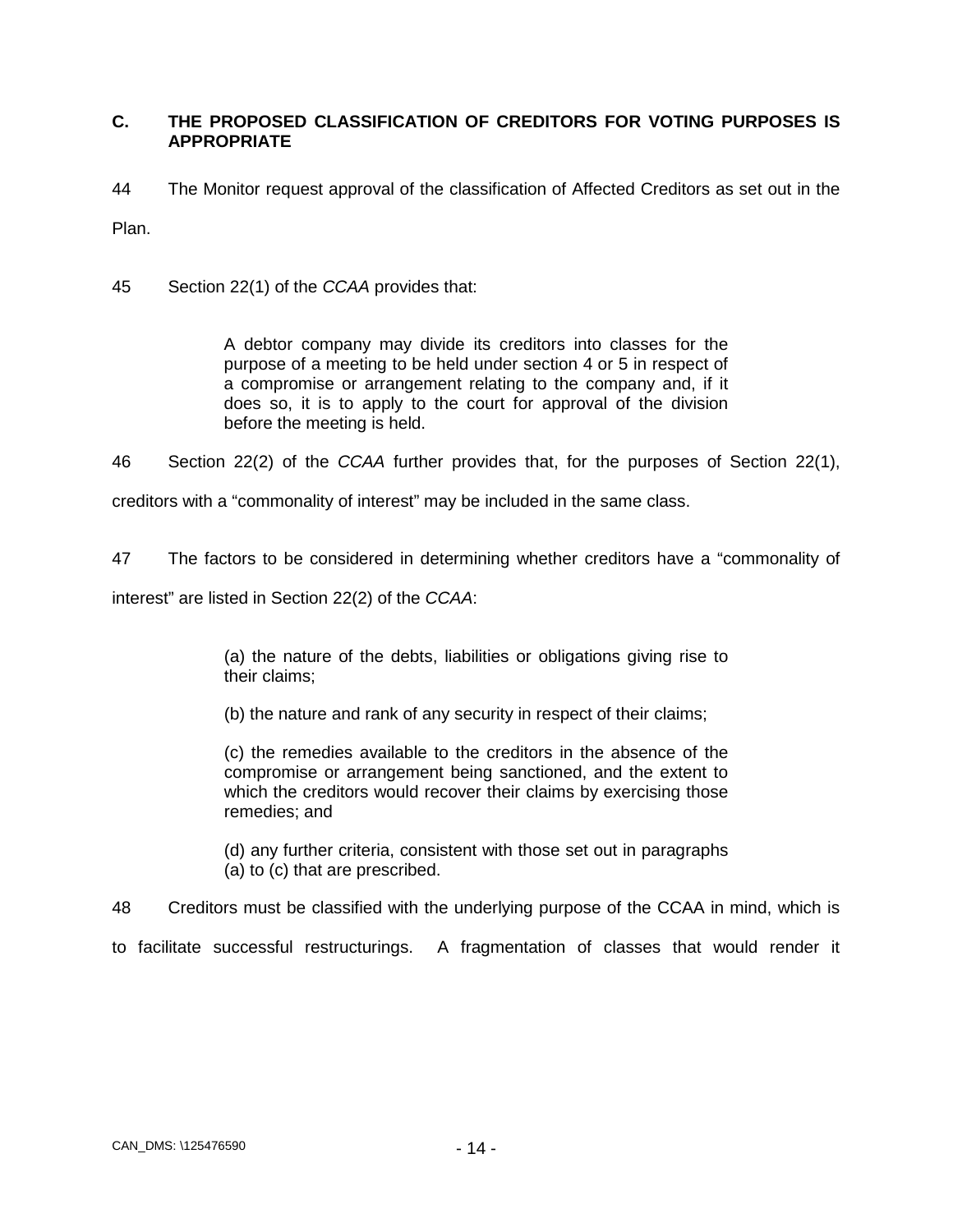excessively difficult to obtain approval of a CCAA plan would be contrary to the purpose of the CCAA and ought to be avoided.<sup>[38](#page-15-1)</sup>

49 For the purposes of voting on the Plan and receiving a distribution thereunder, the Plan provides for two classes of Affected Unsecured Creditors: (i) the Sears Creditor Class, being all Affected Unsecured Creditors of the Sears Parties; and (ii) the SLH Creditor Class, being all Affected Unsecured Creditors of the SLH Parties.

50 The Sears Creditor Class as well as the SLH Creditor Class each consist of unsecured creditors with proven unsecured claims against the Sears Parties, or the SLH Parties respectively. The commonality in the nature of the debts owed to these parties, the absence of security and the legal remedies available to these parties as unsecured creditors leads to the clear conclusion that these creditors should be classified as proposed in the Meetings Order.

51 The proposed voting structure matches the distribution structure under the Plan through which members of the Sears Creditor Class would be paid out of the assets of the Sears Parties and members of the SLH Creditor Class would be paid out of the assets of the SLH Parties.

52 Accordingly, the Monitor believes the proposed classification is appropriate.

# <span id="page-15-0"></span>**D. EMPLOYEE REPRESENTATIVE COUNSEL'S AND PENSION REPRESENTATIVE COUNSEL'S DEEMED PROXY IS APPROPRIATE IN THE CIRCUMSTANCES**

53 The draft Meetings Order proposes that Pension Representative Counsel and Employee Representative Counsel be proxy holders for the Affected Unsecured Creditors that they represent.

54 Deemed proxies in favour of representative counsel have been considered and approved in past CCAA proceedings.<sup>[39](#page-15-2)</sup>

<span id="page-15-2"></span><span id="page-15-1"></span> <sup>38</sup> *Norcen Energy Resources Ltd. v. Oakwood Petroleums Ltd.* (1988), 72 C.B.R. (N.S.) 20 at para. 27, Monitor's Authorities, Tab 8.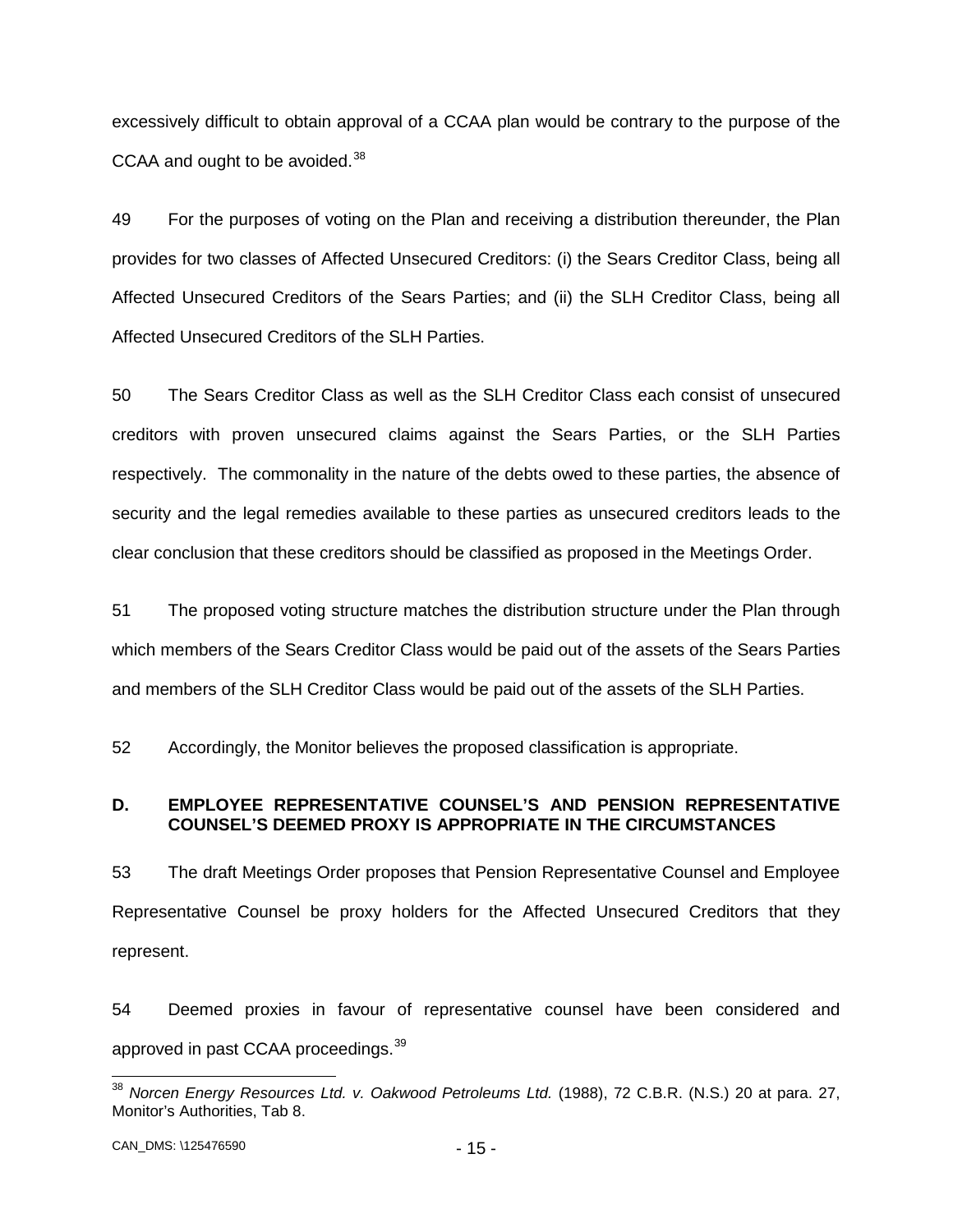55 The Monitor believes the use of the deemed proxy is appropriate in the circumstances of this case based upon: (i) the large volume of individual creditors that Pension Representative Counsel and Employee Representative Counsel represent, (ii) the potential recoveries based upon known distributable asset values at this time; and (iii) the fact that the proposed Plan serves primarily to distribute the remaining assets of the Sears Canada Entities to creditors in accordance with their legal entitlements, (iv) the fact that Employee Representative Counsel and Pension Representative Counsel have been actively involved, or consulted, throughout these proceedings, including in respect of the settlements achieved further to the Mediation, and (v) the reasonable assumption, that given the purpose of this Plan, individual employees and retirees are not likely to have divergent views and interests.

56 The Monitor submits that the benefits of the deemed proxy in this case outweigh the potential concerns that individual creditors represented by Employee Representative Counsel or Pension Representative Counsel may wish to have the opportunity to vote their individual claim.

### **PART IV - ORDER REQUESTED**

For the reasons set out above, the Monitor request that this Court grant the proposed 57 Meetings Order and authorize the filing of the Plan at this time.

ALL OF WHICH IS RESPECTFULLY SUBMITTED this 8<sup>th</sup> day of February, 2019.

Norton Rose Fulbright Conacte LLP Norton Rose Fulbright Can

Lawyers for the Monitor, FTI Consulting Canada Inc.

Bloom Lake, at para 41 and 52, Monitor's Authorities, Tab 3. See also Plan Filing and Meeting Order dated December 1, 2016, In the matter of Nortel Networks Corporation, et al., Court File No. 09-CL-7950, Monitor's Authorities, Tab 9.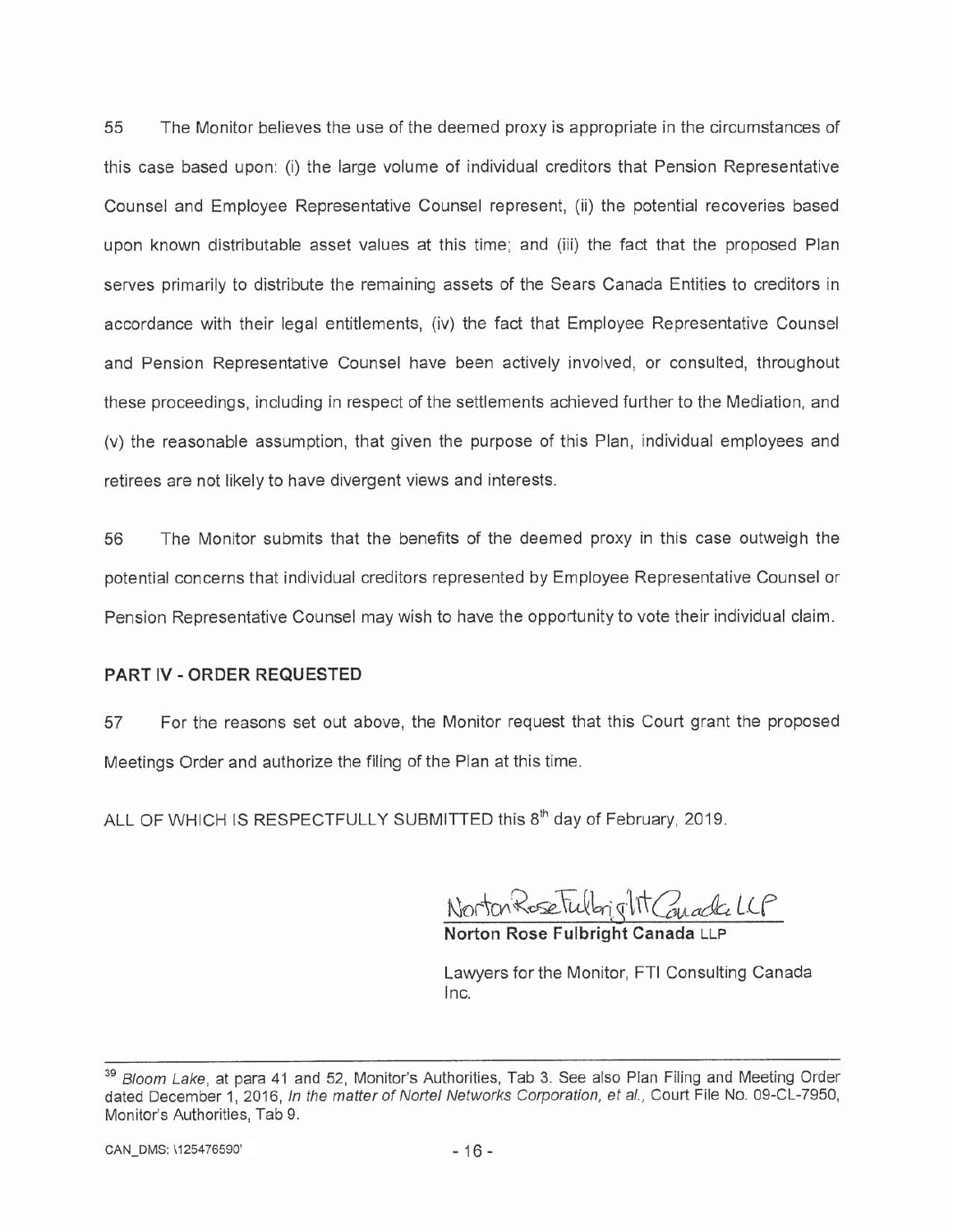# **SCHEDULE "A" LIST OF AUTHORITIES**

- <span id="page-17-0"></span>*ScoZinc Ltd., Re*, 2009 NSSC 163.
- *Jaguar Mining Inc., Re,* 2014 ONSC 494.
- *Arrangement relatif à Bloom Lake,* 2018 QCCS 1657.
- *U.S. Steel Canada Inc. (Re),* 2016 ONCA 662
- *Northland Properties Ltd., Re,* [1988] B.C.W.L.D. 2663
- *Nortel Networks Corp., Re.,* 2015 ONSC 2987
- *Redstone Investment Corp. (Receiver of), Re,* 2016 ONSC 4453
- *Norcen Energy Resources Ltd. v. Oakwood Petroleums Ltd.* (1988), 72 C.B.R. (N.S.) 20
- Plan Filing and Meeting Order dated December 1, 2016, In the matter of Nortel Networks Corporation, et al., Court File No. 09-CL-7950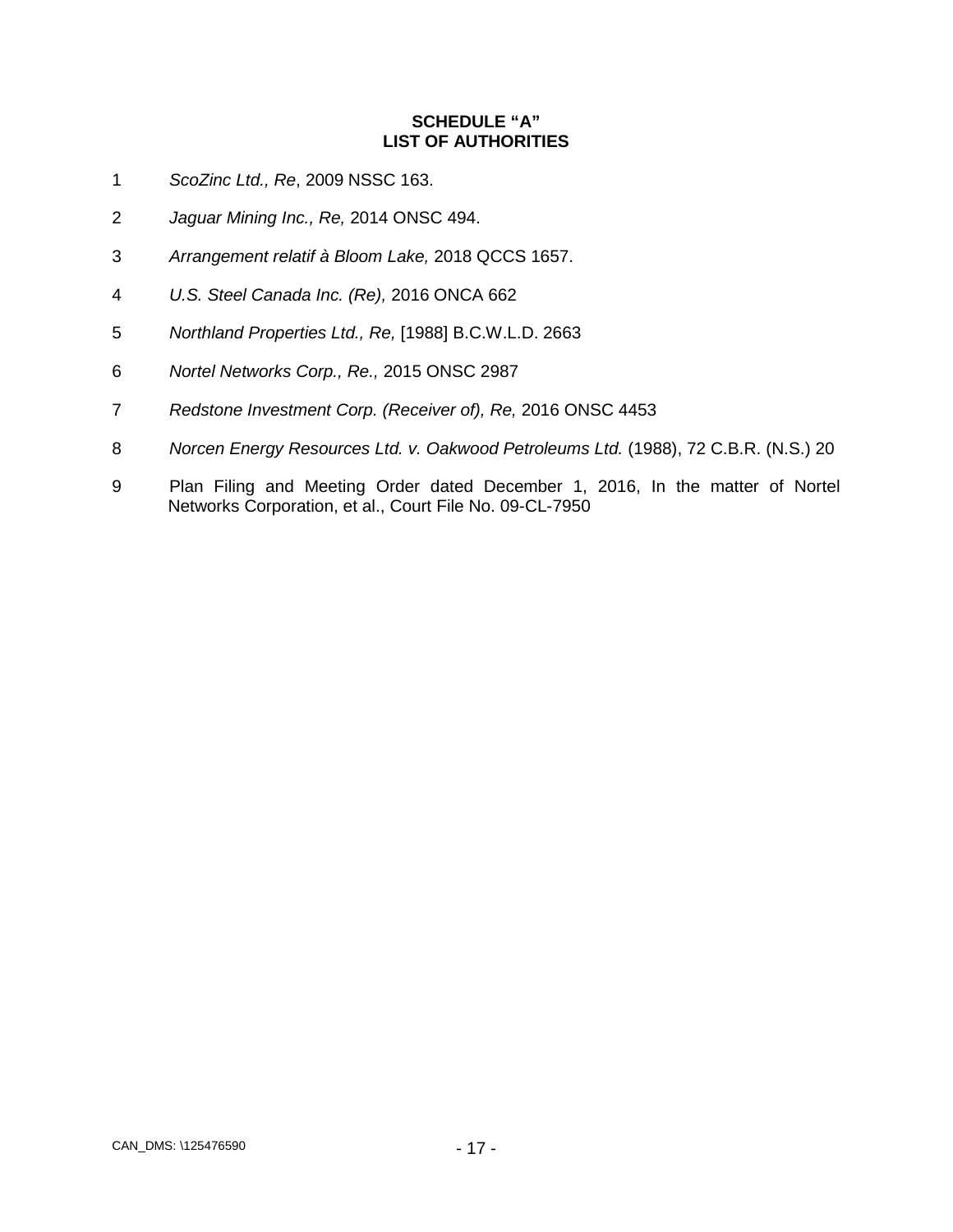# **SCHEDULE "B" RELEVANT STATUTES**

# <span id="page-18-0"></span>**ss. 4, 22(1) and 22(2***)* **of the** *Companies' Creditors Arrangement Act, R.S.C. 1985, c. C-36, as amended*

# **Compromise with unsecured creditors**

**4** Where a compromise or an arrangement is proposed between a debtor company and its unsecured creditors or any class of them, the court may, on the application in a summary way of the company, of any such creditor or of the trustee in bankruptcy or liquidator of the company, order a meeting of the creditors or class of creditors, and, if the court so determines, of the shareholders of the company, to be summoned in such manner as the court directs.

…

Classes of Creditors

# **Company may establish classes**

**22 (1)** A debtor company may divide its creditors into classes for the purpose of a meeting to be held under section 4 or 5 in respect of a compromise or arrangement relating to the company and, if it does so, it is to apply to the court for approval of the division before the meeting is held.

# **Factors**

**(2)** For the purpose of subsection (1), creditors may be included in the same class if their interests or rights are sufficiently similar to give them a commonality of interest, taking into account

**(a)** the nature of the debts, liabilities or obligations giving rise to their claims;

**(b)** the nature and rank of any security in respect of their claims;

**(c)** the remedies available to the creditors in the absence of the compromise or arrangement being sanctioned, and the extent to which the creditors would recover their claims by exercising those remedies; and

**(d)** any further criteria, consistent with those set out in paragraphs (a) to (c), that are prescribed.